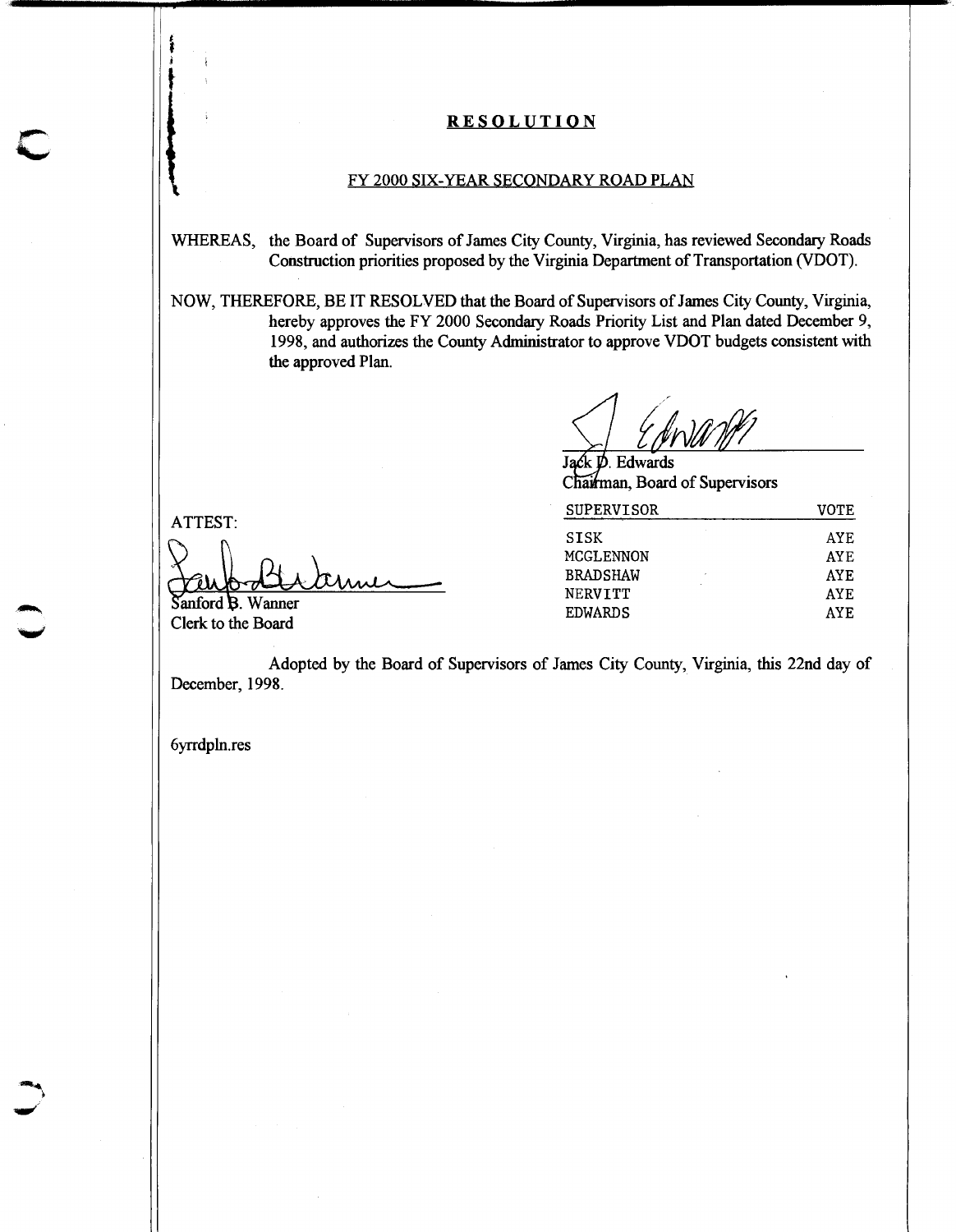ATTACHMENT

*z\_'J,*   $\left(\,\right)$ 

Date: 12/09/1998 BOARD APPROVAL: 12/09/1997

#### DISTRICT: SUFFOLK

#### COUNTY: JAMBS CITY

# SECONDARY SYSTEM

Page: 1

 $\mathbf{E}(\mathbf{r})$  ,  $\mathbf{E}(\mathbf{r})$ 

 $\rightarrow$ 

 $\mathcal{O}$ 

CONSTRUCTION PROGRAM

(In DollARS)

 $\mathcal{A}=\mathcal{A}\mathcal{A}$  ,  $\mathcal{A}=\mathcal{A}$ 

the contract of the complete change

 $()$ 

#### 1999-00 thru 2004-05

| <b>ROUTE</b>                      | <b>DESCRIPTION</b><br>LENGTH                      |                          | <b>ESTIMATED</b><br><b>COST</b> | FUNDING              | PREVIOUS ADDITIONAL   |                    | <b>PROJECTED</b> | <b>FISCAL</b> | <b>YEAR</b>  | <b>ALLOCATIONS</b> |              | <b>BALANCE</b>        |                                    |
|-----------------------------------|---------------------------------------------------|--------------------------|---------------------------------|----------------------|-----------------------|--------------------|------------------|---------------|--------------|--------------------|--------------|-----------------------|------------------------------------|
|                                   |                                                   |                          |                                 |                      | FUNDING<br>REQUIRED   | 1999-00            | $2000 - 01$      | 2001-02       | 2002-03      | 2003-04            | 2004-05      | TO<br><b>COMPLETE</b> | <b>COMMENTS</b>                    |
|                                   | ROUTE: 0610 FORGE ROAD                            | P.E.                     | 150,000                         | 150,000              | $\mathbf{0}$          | n                  |                  |               |              |                    | O            |                       | 0 \$164,500 FINANCED BY REVENUE    |
| TC:<br>ID:                        | 2748 0610-047-136, M501<br>1802 FR: ROUTE 603     | R/W<br><b>CON</b>        | 375,000                         | 375,000              | $\mathbf{0}$          |                    | $\bullet$<br>۰   | $\bullet$     |              | $\bullet$          | Ō.           |                       | 0 SHARING FUNDS FY 93-94           |
| <b>CONTRACT</b>                   | TO: ROUTE 715                                     | <b>TOT</b>               | 880,838<br>1,405,838            | 560,000<br>1,085,000 | 320,838<br>320,838    | 320,838<br>320,838 | O                | ۰             |              |                    | $\circ$      |                       | $\bullet$                          |
| <b>STATE</b>                      | LENGTH: 1.11 MI.                                  | <b>EAD</b>               | 05 1997                         |                      |                       |                    |                  |               |              |                    | ۰            |                       | 0 INCLUDE 5' BIKELANE              |
| $0$ )<br>- 1                      | RECONSTRUCT & PM<br>----------------------------- | ECD                      | 11 1997                         |                      |                       |                    |                  |               |              |                    |              |                       |                                    |
|                                   | ROUTE: 0610 FORGE ROAD                            | P.B.                     | 200,075                         | 200,075              |                       |                    |                  |               |              |                    | ۰            |                       | 0 \$300,000 FINANCED BY REVENUE    |
| TC:                               | 2748 0610-047-148, M501                           | R/W                      | 820,000                         | 820,000              | $\bullet$             |                    | $\bullet$        | Õ             |              | $\bullet$          | $\bullet$    |                       | 0 SHARING FUNDS FY 1992-93         |
| ID:                               | 10039 FR: RT. 60                                  | <b>CON</b>               | 1,709,862                       | 996,610              | 713,252               | 713,252            | $\bullet$        |               |              |                    | O            |                       | $^{\circ}$                         |
| <b>CONTRACT</b>                   | TO: RT. 603                                       | <b>TOT</b>               | 2,729,937                       | 2,016,685            | 713,252               | 713,252            | $\bullet$        |               |              |                    | ۰            |                       | 0 INCLUDE 5' BIKELANE              |
| STATE<br>$\epsilon$<br>$^{\circ}$ | LENGTH: 2.41 MI.<br>RECONSTRUCT & PM              | i kad<br>ECD             | 01 1997<br>06 1998              |                      |                       |                    |                  |               |              |                    |              |                       |                                    |
| ROUTE: 0613 NEWS ROAD             |                                                   | .<br>P.B.                | .<br>40,000                     | 40,000               |                       |                    | $\bullet$        |               |              |                    |              |                       | 0 \$60,000 PY 94-95 REV. SHARING   |
| TC:                               | 1414   0613 - 047 - 133, C501                     | R/W                      | 295,000                         | 295,000              | $\bullet$ l           | $\mathbf{a}$       | $\bullet$        |               |              | $\bullet$          | o            |                       | 0 293,000 FY 95-96 REV. SHARING    |
| ID:                               | 1719   FR: RT. 615                                | <b>CON</b>               | 1,009,073                       | 685,282              | 323,791               | 323,791            | $\bullet$        |               |              | $\bullet$          | o            |                       | 0 200,000 FY 96-97 REV. SHARING    |
| <b>CONTRACT</b>                   | TO: 1.0 MI W RT 615 TOT                           |                          | 1,344,073                       | 1,020,282            | 323,791               | 323,791            | $\bullet$        |               |              |                    |              |                       | $0 40,000 M-24 ON 4/6/95$          |
| STATE                             | LENGTH: 1.0 MI.                                   | <b>EAD</b>               | 12 1996                         |                      |                       |                    |                  |               |              |                    |              |                       | [COORD. W/RTR 199 PROJ. THE        |
| $0$ )<br>$\epsilon$               | RECONSTRUCT & PM                                  |                          | ECD 07 1997<br>. <i>.</i> .     |                      |                       |                    |                  |               |              |                    |              |                       | ALT. TO RTE 5 & POW. SEC. DEV.     |
|                                   | ROUTE: 0616 STRAWBERRY PLAINS RD P.E.             |                          | 45,740                          | 45,740               |                       |                    |                  |               |              |                    | O            |                       | 0 \$82,500 TO BE FINANCED BY       |
| TC:                               | 14738 0616-047-155,M501                           | i R/W                    | 39,272                          | 39,272               | οI                    | O                  | $\bullet$        | $\bullet$     | $\mathbf{a}$ | $\bullet$          | $^{\circ}$   |                       | 0 REVENUE SHARING FY 93-94         |
|                                   | ID: 13722 FR:0.5 MS RTE 615                       | i con                    | 142,523                         | 142,523              | $\mathbf{0}$          |                    | $\bullet$        |               |              | $\mathbf o$        | $\bullet$    |                       | 0 PROJ. INCLUDES 5' BIKELANE       |
| <b>CONTRACT</b><br><b>STATE</b>   | TO: 0.8 MS RTE 615<br>LENGTH: 0.3 M               | <b>TOT</b><br><b>EAD</b> | 227,535<br>03 1998              | 227,535              |                       |                    | $\bullet$        |               |              |                    |              |                       |                                    |
| $\epsilon$<br>$\circ$ )           | CONSTR. LEFT TRN LN   ECD                         |                          | 12 1998                         |                      |                       |                    |                  |               |              |                    |              |                       |                                    |
| -----------                       | ROUTE: 8000 NEW ADDITION                          | P.E.                     | O                               | ۰                    |                       |                    | $\bullet$        | o             |              |                    | $\bullet$    |                       |                                    |
| TC:                               | $0 8000 - 5603$                                   | R/W                      | $\bullet$                       | $\bullet$            | $\bullet$             |                    | 0                |               |              |                    | n            |                       |                                    |
| ID:                               | IFR:                                              | CON                      | 528,000                         | $\bullet$            | 528,000               | 88,000             | 88,000           | 88,000        | 88,000       | 88,000             | 88,000       |                       |                                    |
| <b>STATE FORCE TO:</b>            |                                                   | l TOT                    | 528,000                         | ٥ł                   | 528,000               | 88,000             | 88,000           | 88,000        | 88,000       | 88,000             | 88,000       |                       |                                    |
| STATE                             | <b>LENGTH:</b>                                    | <b>EAD</b>               | 07 1998                         |                      |                       |                    |                  |               |              |                    |              |                       |                                    |
| $\epsilon$<br>$^{\circ}$          |                                                   | <b>ECD</b>               | 06 2004                         |                      |                       |                    |                  |               |              |                    |              |                       |                                    |
|                                   | ROUTE: 0614 CENTERVILLE RD                        | IP.E.                    | 103,000                         | 103,000              |                       |                    | $\bullet$        | $\bullet$     |              |                    | $\bullet$    |                       | 0 \$170,000 TO BE FINANCED BY      |
| TC:                               | 3980 0614-047-132, M507                           | R/W                      | 101,500                         | 101,500              | n                     | o                  | ۰                |               |              | $\bullet$          | $\bullet$    |                       | 0 REVENUE SHARING FUNDS FY 94-95   |
| ID:                               | 14628 FR: 0.137 KM N.RT 613 CON                   |                          | 328,180                         | 328,180              |                       |                    | $\bullet$        |               |              | o                  | $^{\circ}$   |                       | 0 THIS SECTION WILL COMPLETE THE   |
| <b>CONTRACT</b>                   | $ TO:0.079$ KM S.RT 613 TOT                       |                          | 532,680                         | 532,680              |                       |                    | $\bullet$        |               |              |                    | $\bullet$    |                       | 0 RECONST. & WIDENING OF RT 614    |
| STP                               | LENGTH: 0.514 KM                                  | <b>EAD</b>               | 03 1998                         |                      |                       |                    |                  |               |              |                    |              |                       | REV SHAR. 1995-96 \$28,320.00      |
| 1)                                | RECONSTR. & WIDEN                                 | <b>ECD</b>               | 08 1998                         |                      |                       |                    |                  |               |              |                    |              |                       | ADD 4' BIKELANE & SIDEWALK         |
|                                   | ROUTE: 0615 IRONBOUND ROAD                        | P.B.                     | 200,000                         | 150,000              | 50,000                | 50,000             | 0                | $\mathbf{o}$  |              | $\mathbf{0}$       | $\mathbf{0}$ |                       | <b>O PROJECT TO CONSTRUCTED IN</b> |
| TC:                               | 17511 0615-047-169, C501                          | IR/W                     | 50,000                          | $^{\circ}$           | 50,000                | 9,003              | 40,997           | $\mathbf{0}$  | $\bullet$    |                    | $\bullet$    |                       | 0 CONJUCTION WITH RT 612           |
| ID:                               | <b>FR:ROUTE 747</b>                               | CON                      | 2,876,648                       | $^{\circ}$           | 2,876,648             | O                  | 259,003          | 987,554       | 790,000      | 810,091            | 30,000       |                       | $^{\circ}$                         |
| <b>CONTRACT</b>                   | TO: 0.26 MI E RTE 616 TOT                         |                          | 3,126,648                       |                      | $150,000$ $2,976,648$ | 59,003             | 300,000          | 987,554       | 790,000      | 810,091            | 30,000       |                       |                                    |
| <b>STATE</b>                      | LENGTH: 1.15                                      | <b>EAD</b>               | 07 2003                         |                      |                       |                    |                  |               |              |                    |              |                       |                                    |
| $(2)$ $ 4$ LANE                   |                                                   |                          | ECD 07 2005                     |                      |                       |                    |                  |               |              |                    |              |                       |                                    |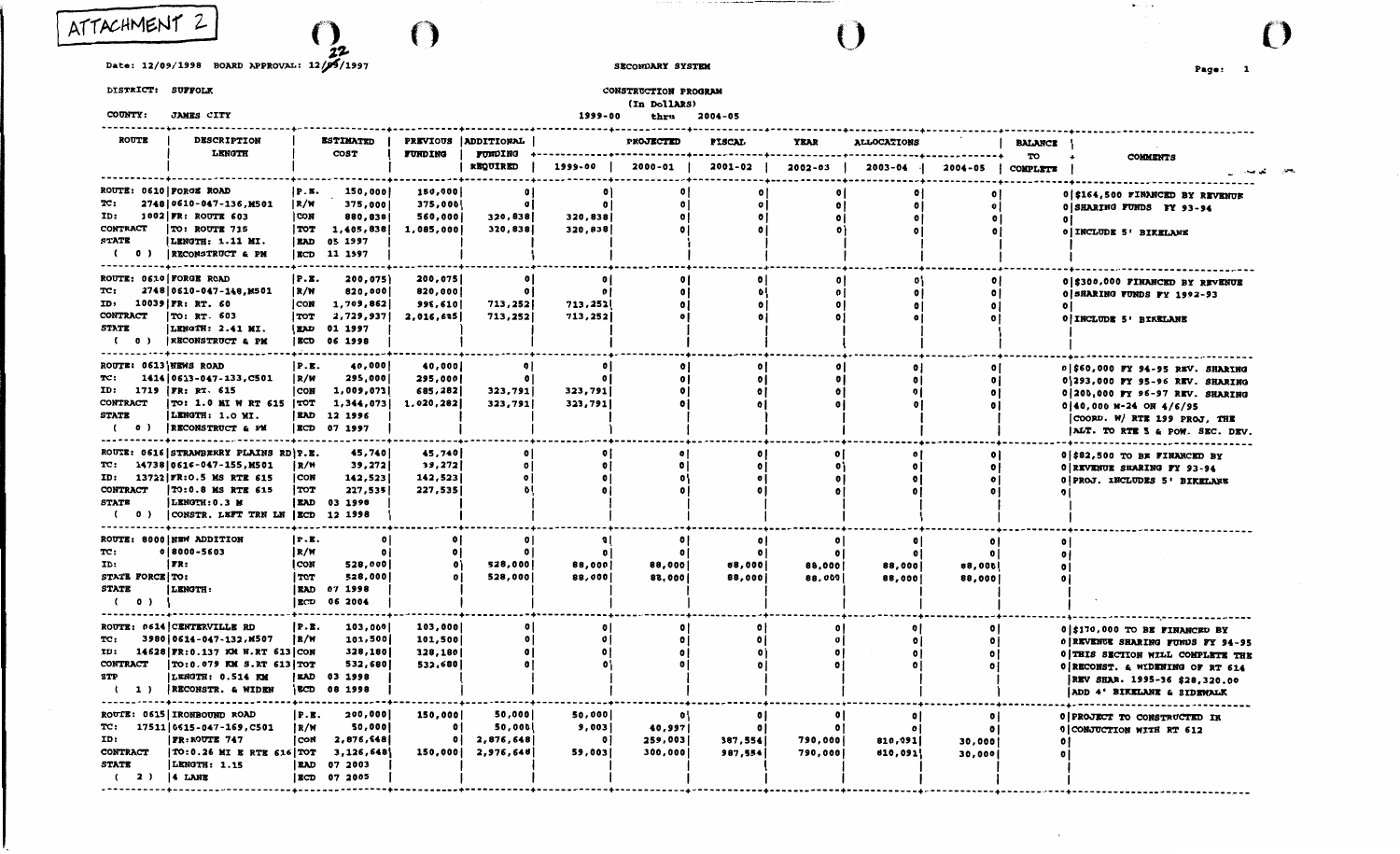Date: 12/09/1998 BOARD APPROVAL: 12/09/1997  $\bigodot$ 

 $\cdots$ 

DISTRICT: SUFFOLK

COUNTY: JAMES CITY

#### **SECONDARY SYSTEM**

 $\mathbf{O}$ 

 $\sim$   $\sim$ 

 $\sim$ 

CONSTRUCTION PROGRAM

(In DollARS)

1999-00 thru 2004-05

()

| <b>ROUTE</b>                                               | <b>DESCRIPTION</b>                                                                                                                                  |                                                             | <b>ESTIMATED</b>                                                     |                                               | PREVIOUS ADDITIONAL                       |                                        | <b>PROJECTED</b>                | FISCAL                                     | YEAR                    | <b>ALLOCATIONS</b>                         |                                                  | <b>BALANCE</b>                          |                                                                                                           |
|------------------------------------------------------------|-----------------------------------------------------------------------------------------------------------------------------------------------------|-------------------------------------------------------------|----------------------------------------------------------------------|-----------------------------------------------|-------------------------------------------|----------------------------------------|---------------------------------|--------------------------------------------|-------------------------|--------------------------------------------|--------------------------------------------------|-----------------------------------------|-----------------------------------------------------------------------------------------------------------|
|                                                            | LENGTH                                                                                                                                              |                                                             | <b>COST</b>                                                          | <b>FUNDING</b>                                | <b>FUNDING</b><br>REQUIRED                | 1999-00                                | $2000 - 01$                     | 2001-02                                    | 2002-03                 | $2003 - 04$                                | 2004-05                                          | TO<br>COMPLETE                          | <b>COMMENTS</b>                                                                                           |
| TC:<br>ID:<br><b>CONTRACT</b><br>STP<br>$\epsilon$         | ROUTE: 0612 LONGHILL RD<br>9010 0612-047-164, C501<br>13718 FR: RTE 612<br>TO: RTE 322<br>LENGTH: 0.85<br>3) 4 LANE WIDENING                        | P.E.<br> R/W <br>CON<br>TOT  <br>i ead<br>ECD               | 200,000<br>250,000<br>2,644,959<br>3,094,959<br>07 2003<br>07 2005   | 200,000<br>$\circ$<br>$\circ$<br>200,000      | 250,000<br>2,644,959<br>2,894,959         | $\mathbf{0}$<br>$\bullet$              | 250,000<br>206,199<br>456,199   | $\cdot$<br>$\bullet$<br>700,000<br>700,000 | ۰<br>970,005<br>970,005 | $^{\circ}$<br>768,755<br>768,755           | ٥I<br>٥I                                         | ۰                                       | <b>O PROJECT TO BE CONSTRUCTED</b><br>0 AT THE SAME TIME AS RT 615                                        |
| TC:<br>ID:<br><b>CONTRACT</b><br>STATE<br>(4)              | ROUTE: 0615   IRONBOUND ROAD<br>$0 0615 - 047 - .C501$<br>FR:ROUTE 681<br>TO: ROUTE 31<br>LENGTH: 0.45 MILES                                        | P.B.<br>IR/W<br>l CON<br>TOT<br>I BAD<br><b>BCD</b>         | 100,000<br>50,000<br>415,000<br>565,000<br>07 2005<br>07 2006        | $\bullet$<br>٥l<br>$\mathbf{0}$               | 100,000<br>50,000<br>415,000<br>565,000   | ۰                                      |                                 | e                                          | $\bullet$               | $\bullet$<br>$^{\circ}$<br>$\mathbf{0}$    | 100,000<br>50,000<br>$\mathbf{0}$<br>150,000     | ٥<br>۰<br>415,000<br>415,000            |                                                                                                           |
| TC:<br>ID:<br><b>CONTRACT</b><br>STATE<br>5)<br>$\epsilon$ | ROUTE: 0607 CROAKER ROAD<br>1267   0607 - 047 - 113, C502<br>3089   FR: RT. 1601<br>TO: RT. 605<br> LENGTH: 1.73 MI.<br>RECONSTRUCT & PM            | P.E.<br>  R/W<br>I CON<br>TOT<br><b>EAD</b><br>ECD          | 100,000<br>350,000<br>1, 200, 000<br>1,650,000<br>07 2001<br>06 2002 | 100,000<br>97,743<br>$^{\circ}$<br>197,743    | ۰<br>252,257<br>1,200,000<br>1,452,257    | 0<br>252,257<br>$\mathbf o$<br>252,257 | $\bullet$<br>960,477<br>960,477 | $\mathbf{o}$<br>۰<br>72,542<br>72,542      | ۰<br>107,285<br>107,285 | $\circ$ l<br>$\bullet$<br>29,696<br>29,696 | $\mathbf{0}$<br>$\mathbf{0}$<br>30,000<br>30,000 | Ō.                                      | 0 \$10,000 TRANSFERED TO PROJECT<br>0 47-5000-047-166-C501 FROM PREV<br>0 FUNDING                         |
| TC:<br>ID:<br><b>CONTRACT</b><br>STATE<br>6)<br>$\epsilon$ | ROUTE: 0601 BARNES ROAD<br>$325 0601-47-$ , C<br><b>FR:0.50 E RTE 60</b><br>TO: . 85 MI.E RTE. 60<br>LENGTH: 0.35 MILES<br>GR.DR.STAB.PLANT MIX ECD | IP.E.<br>  R/W<br>  CON<br>l TOT<br><b>EAD</b>              | 100,000<br>200,000<br>325,000<br>625,000<br>05 2006<br>05 2007       | ٥i<br>$\mathbf{o}$<br>$\mathbf{0}$<br>$\circ$ | 100,000<br>200,000<br>325,000<br>625,000  | ۰<br>٥                                 | 63,574<br>$\bullet$<br>63,574   | 36,426<br>78,007<br>114,433                | 29,179<br>29,179        | 92,814<br>180,241<br>273,055               | $\mathbf{a}$<br>144,759<br>144,759               | ۰<br>0  <br>٥I<br>٥۱                    |                                                                                                           |
| TC:<br>ID:<br><b>CONTRACT</b><br>STATE<br>(7)              | ROUTE: 0608 MOUNT LAUREL ROAD<br>$0 0608 - 047 -$<br>, C5 0 1<br> FR: .30 MI. E. RTE606 CON<br>TO:ROUTE 606<br>LENGTH: . 0.45 MI                    | P.E.<br> R/W <br>  TOT<br><b>EAD</b><br>ECD                 | 100,000<br>50,000<br>415,000<br>565,000<br>07 2005<br>07 2006        | $\bullet$<br>$\bullet$<br>$\bullet$           | 100,000<br>50,000<br>415,000<br>565,000   |                                        | ٥                               | ۰<br>۰                                     |                         | $\mathbf{0}$<br>$\mathbf{0}$               | 100,000<br>50,000<br>150,000                     | ٥<br>$\mathbf{a}$<br>415,000<br>415,000 |                                                                                                           |
| TC:<br>ID:<br><b>CONTRACT</b><br><b>STP</b><br>8)<br>- 6   | ROUTE: 0612 LONGHILL RD<br>9010 0612-047-157, C501<br>13719 FR:RTE 658<br>TO:RTE 615<br>LENGTH: 0.86<br>CONSTR. BIKEWAYS                            | P.E.<br> R/W<br>CON<br>l TOT<br>l Bad<br>i ECD              | 40,000<br>40,000<br>120,000<br>200,000<br>07 2003<br>01 2004         | 40,000<br>$\bullet$<br>$\circ$<br>40,000      | $\bullet$<br>40,000<br>120,000<br>160,000 | ۰                                      |                                 |                                            | ۰<br>۰<br>۰             | $\bullet$                                  | $\mathbf{a}$                                     | 120,000                                 | 0 ALIGNMENT TO BE COORDINATED<br>40,000 WITH THE 4 LANING OF RTE 612<br>160,000 CMAQ MONEY USED 20% MATCH |
| TC:<br>ID:<br><b>CONTRACT</b><br>STATE<br>(9)              | <b>ROUTE: 0615 IRONBOUND RD</b><br>13875 0615-047-154, 1501<br>13721 FR:WMBG CITY LIMITS<br><b>TO:RTE 616</b><br>LENGTH: 1.08 M<br>CONSTR. BIKEWAYS | P.E.<br> R/N <br><b>CON</b><br>TOT  <br><b>EAD</b><br>i ECD | 20,000<br>40,000<br>120,000<br>180,000<br>07 1998<br>01 1999         | 20,000<br>40,000<br>102,000<br>162,000        | ۰<br>$\bullet$<br>18,000<br>18,000        |                                        | ٥<br>٥                          | ٥                                          | ۰<br>٥<br>۰             | $\mathbf{a}$<br>۰<br>o<br>$\mathbf{a}$     | ۰                                                | 18,000                                  | 0 CMAQ FUNDS TO BE USED ON THIS<br>0   PROJECT.<br>18,000 \$120,000 FY 94-95 EV. SHARING                  |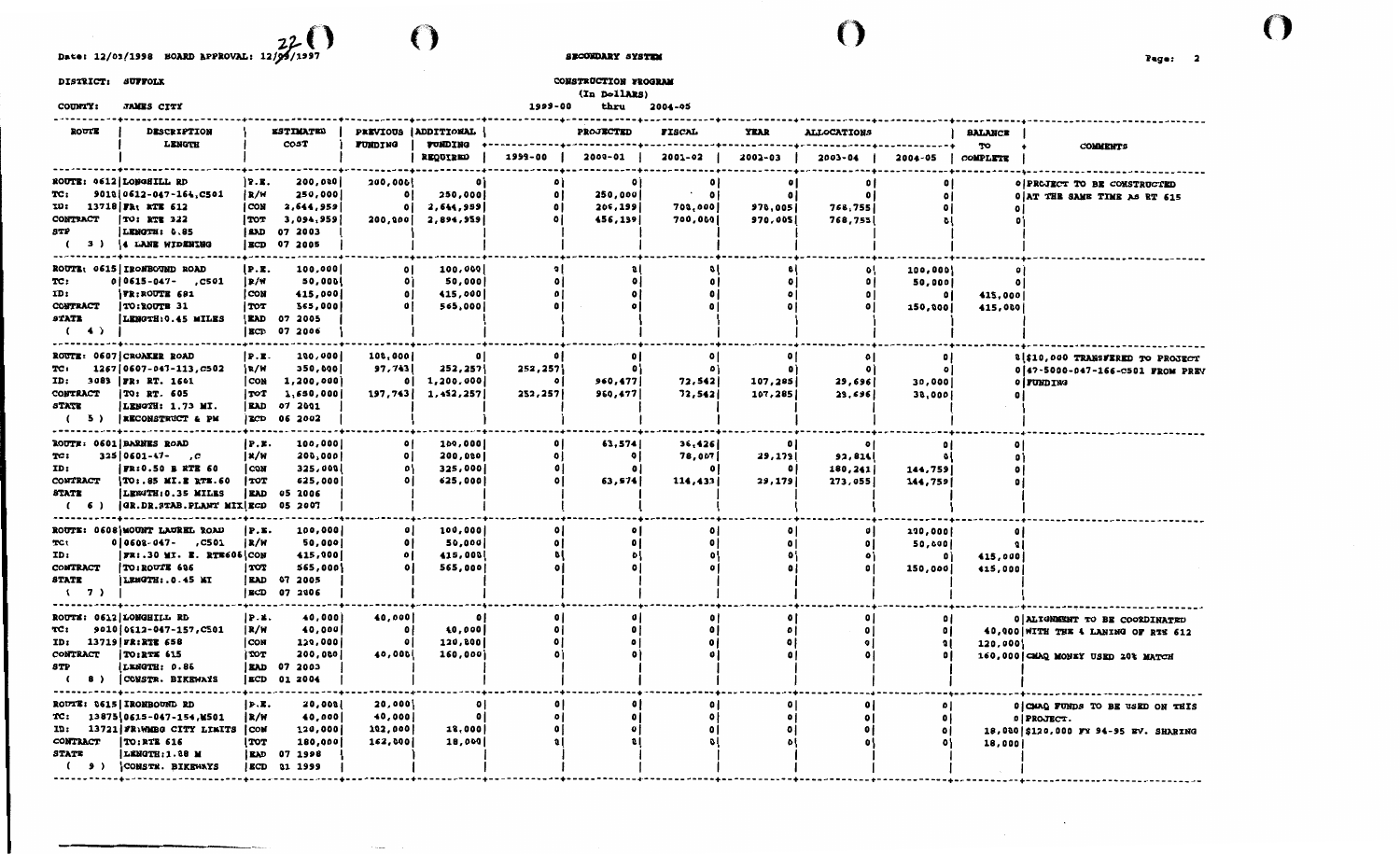Date: 12/09/1998 BOARD APPROVAL:  $\mathcal{U}_{\mathcal{A}}$  ()

DISTRICT: SUFFOLK

COUNTY: JAMES CITY

CONSTRUCTION PROGRAM (In DollARS) 1999-00 thru 2004-05

SKCONDARY SYSTEM

 $\mathbf{O}_{\mathbb{Z}}$ 

| <b>ROUTE</b>                                            | <b>DESCRIPTION</b><br><b>LENGTH</b>                                                                                                                                     |                           | <b>ESTIMATED</b><br>COST                                                                                   | <b>FUNDING</b>                           | PREVIOUS ADDITIONAL<br><b>TUNDING</b>                     |                                            | <b>PROJECTED</b>                                                                | <b>FISCAL</b>                                   | YEAR                                     | <b>ALLOCATIONS</b>                                  | . <b>.</b>                           | <b>BALANCE</b><br>TO |                                                                                                                                                                                                                       |
|---------------------------------------------------------|-------------------------------------------------------------------------------------------------------------------------------------------------------------------------|---------------------------|------------------------------------------------------------------------------------------------------------|------------------------------------------|-----------------------------------------------------------|--------------------------------------------|---------------------------------------------------------------------------------|-------------------------------------------------|------------------------------------------|-----------------------------------------------------|--------------------------------------|----------------------|-----------------------------------------------------------------------------------------------------------------------------------------------------------------------------------------------------------------------|
|                                                         |                                                                                                                                                                         |                           | . 4 - - - - - - - - - - - - - - - 4                                                                        |                                          | REQUIRED<br>-------+----------                            | 1999-00                                    | 2000-01                                                                         | 2001-02                                         | 2002-03                                  | 2003-04                                             |                                      | 2004-05   COMPLETE   | <b>COMMENTS</b>                                                                                                                                                                                                       |
| ID:<br><b>CONTRACT</b><br>STATE<br>-----------+-------- | ROUTE: 5000 ALTERNATE RTE 5<br>$TC: 13000 5000-047-166, C501$<br>FR:RT 5<br>TO: MONTICELLO AVE<br>LENGTH: 2.1<br>$(10)$ $\vert$ COMPL. CONSTR. NEW                      | P.X.<br> R/W              | 750,000<br>500,000<br>$[CON \t4, 000, 000]$<br>[TOT 5, 250, 000]<br><b>EAD</b> 07 1999<br>ECD 07 2001<br>. | 10,000<br>οí                             | 740,000<br>500,000<br>0   4,000,000  <br>10,000 5,240,000 | $\bullet$<br>٥I<br>$\bullet$<br>$\bullet$  | $\mathbf{0}$<br>$\bullet$<br>$\bullet$<br>$\theta$<br>------------------------- | ٥i<br>$\mathbf{0}$<br>$\mathbf{0}$<br>$\bullet$ | ٥l<br>$\mathbf{0}$<br>$\mathbf{a}$       | $\mathbf{0}$<br>$\bullet$<br>$\bullet$<br>$\bullet$ | 740,000<br>500,000                   |                      | <b>O ACCRUAL OF FUNDS FROM REVENUE</b><br>0 SHARING AND TAX DISTRICT FROM<br>136,838 3,863,162 COUNTY \$10,000 TRANSFERED FROM<br>1,376,838 3,863,162 47-0607-047-113,C501 TO BE<br><b>JUSED FOR VDOT PLAN REVIEW</b> |
| TC:<br><b>CONTRACT</b><br>STATE                         | ROUTE: 0622 RACEFIELD ROAD<br>364   0622-047-P46, M501<br>ID: 11264 FR: 0.90 KM W.RT 1040 COM<br><b>TO:ROUTE 1040</b><br>LENGTH: 0.90 KM<br>$(0)$ $ $ GR, DR, STAB 4 ST | P.E.<br>R/W<br><b>TOT</b> | 55,162<br>107,203<br>244,560<br>406,925<br><b>EAD</b> 06 2006<br>ECD 12 2007                               | 55,162<br>64,520<br>$\bullet$<br>119,682 | $\bullet$<br>42,683<br>244,560<br>287,243                 | $\bullet$<br>21,955<br>$\bullet$<br>21,955 | 20,728<br>2,401<br>23,129                                                       | - O I<br>44,505<br>44,505                       | $\mathbf{0}$<br>- 01<br>44,786<br>44,786 | ٥I<br>$^{\circ}$<br>44,573<br>44,573                | 0 I<br>$\bullet$<br>44,573<br>44,573 | 63,722<br>63,722     | 0 UNPAVED ROAD FUNDS<br>0 LOOK AT 3R DESIGN                                                                                                                                                                           |
|                                                         |                                                                                                                                                                         |                           |                                                                                                            |                                          |                                                           |                                            |                                                                                 |                                                 |                                          |                                                     |                                      |                      |                                                                                                                                                                                                                       |
|                                                         |                                                                                                                                                                         |                           |                                                                                                            |                                          |                                                           |                                            |                                                                                 |                                                 |                                          |                                                     |                                      |                      |                                                                                                                                                                                                                       |
|                                                         |                                                                                                                                                                         |                           |                                                                                                            |                                          |                                                           |                                            |                                                                                 |                                                 |                                          |                                                     |                                      |                      |                                                                                                                                                                                                                       |
|                                                         |                                                                                                                                                                         |                           |                                                                                                            |                                          |                                                           |                                            |                                                                                 |                                                 |                                          |                                                     |                                      |                      |                                                                                                                                                                                                                       |
|                                                         |                                                                                                                                                                         |                           |                                                                                                            |                                          |                                                           |                                            |                                                                                 |                                                 |                                          |                                                     |                                      |                      |                                                                                                                                                                                                                       |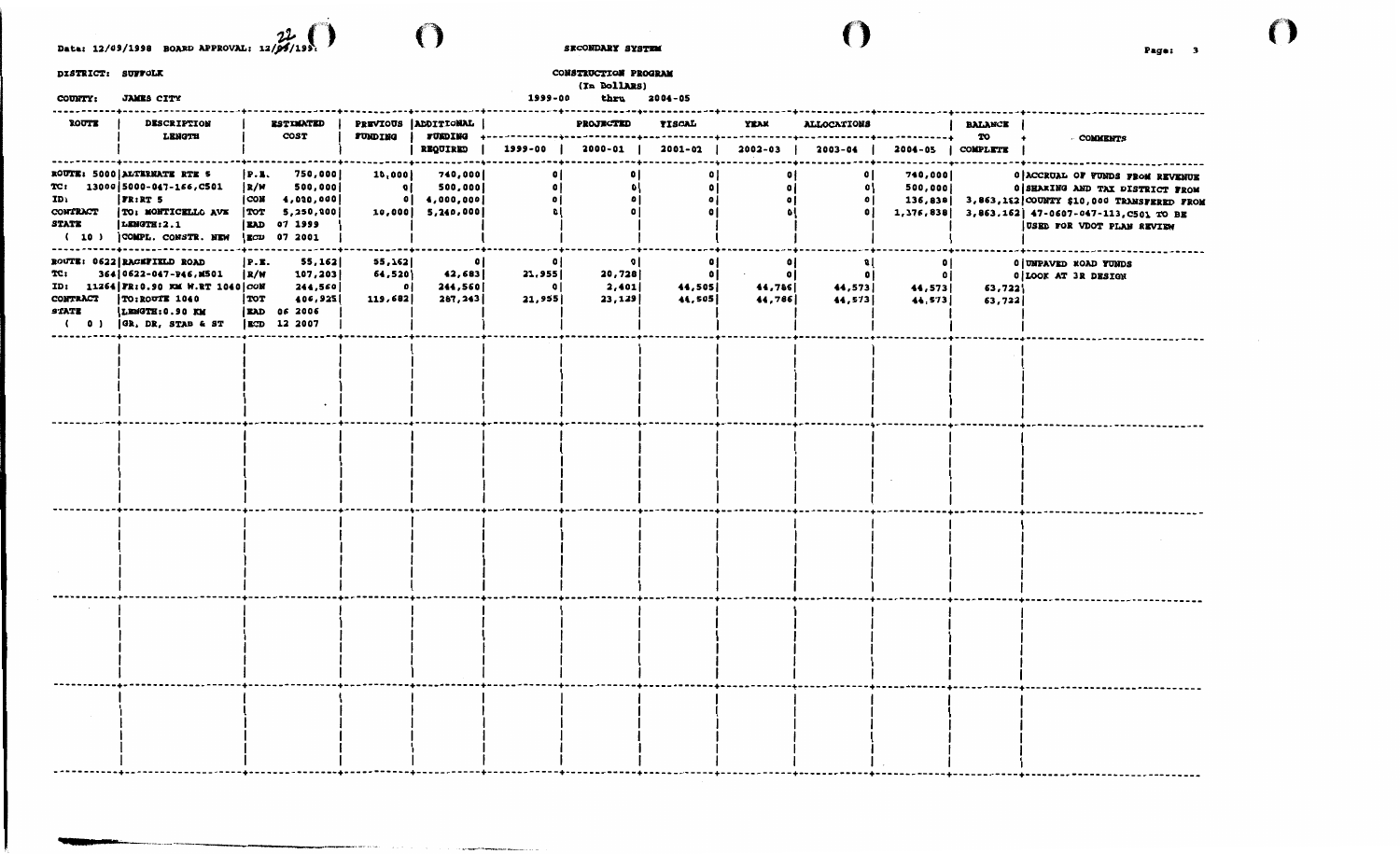# $\Omega$  ()

 $\cdot$ 

Date: 12/09/1998 BOARD APPROVAL: 12/06/1997

 $\sim$   $\sim$ 

SECONDARY SYSTEM

DISTRICT: SUFFOLK

CONSTRUCTION PROGRAM (In DollARS)

#### 1999-00 thru 2004-05

()

° ary ara-daharanjarahasin'ilay kaominina dia 49.723° ary .<br>Ny faritr'ora dia GMT+1.

| <b>COUNTY:</b> | <b>JAMES CITY</b>                           |                          |                          |                                     | 1999-00           | thru              | 2004-05          |           |                    |                    |                      |                 |
|----------------|---------------------------------------------|--------------------------|--------------------------|-------------------------------------|-------------------|-------------------|------------------|-----------|--------------------|--------------------|----------------------|-----------------|
| <b>ROUTE</b>   | <b>DESCRIPTION</b>                          | <b>ESTIMATED</b><br>COST | <b>PREVIOUS</b>          | <b>ADDITIONAL</b><br><b>FUNDING</b> |                   | <b>PROJECTED</b>  | FISCAL           | YEAR      | <b>ALLOCATIONS</b> |                    | <b>BALANCE</b><br>TO | <b>COMMENTS</b> |
|                | <b>LENGTH</b>                               |                          | <b>FUNDING</b>           | <b>REQUIRED</b>                     | 1999-00           | 2000-01           | 2001-02          | 2002-03   | 2003-04            | 2004-05            | <b>COMPLETE</b>      |                 |
| ***********    | COUNTY TOTALS                               | 22,431,595               |                          | 5,761,607 16,669,988                | 1,779,096         | 1,891,379         | 2,007,034        | 2,029,255 | 2,014,170          |                    | 2,014,170 4,934,884  |                 |
| ***********    | REPORT TOTALS - PE                          | 2,203,977<br>3,267,975   | 1, 113, 977<br>1,833,035 | 1,090,000<br>1,434,940              | 50,000<br>283,215 | 63,574<br>311,725 | 36,426<br>78,007 | 29,179    | 0 I<br>92,814      | 940,000<br>600,000 | 40,000               |                 |
|                | -R/W<br>- CON                               | 16,959,643               |                          | 2,814,595   14,145,048              | 1,445,881         | 1,516,080         | 1,892,601        | 2,000,076 | 1,921,356          | 474,170            | 4,894,884            |                 |
|                | TOTAL ALLOCATION<br><b>AMOUNT REMAINING</b> |                          |                          |                                     | 1,779,096         | 1,891,379         | 2,007,034        | 2,029,255 | 2,014,170          | 2,014,170          |                      |                 |
|                |                                             |                          |                          |                                     |                   |                   |                  |           |                    |                    |                      |                 |

 $\mathcal{F}$  , and its constant masses of the set of  $\mathcal{F}$  , and  $\mathcal{F}$ 

 $\sim 0.1$ 

 $\hat{O}$ 

**The contract of the continuum contract of the contract of the contract of the contract of the contract of the** 

 $\sim 10^{-1}$